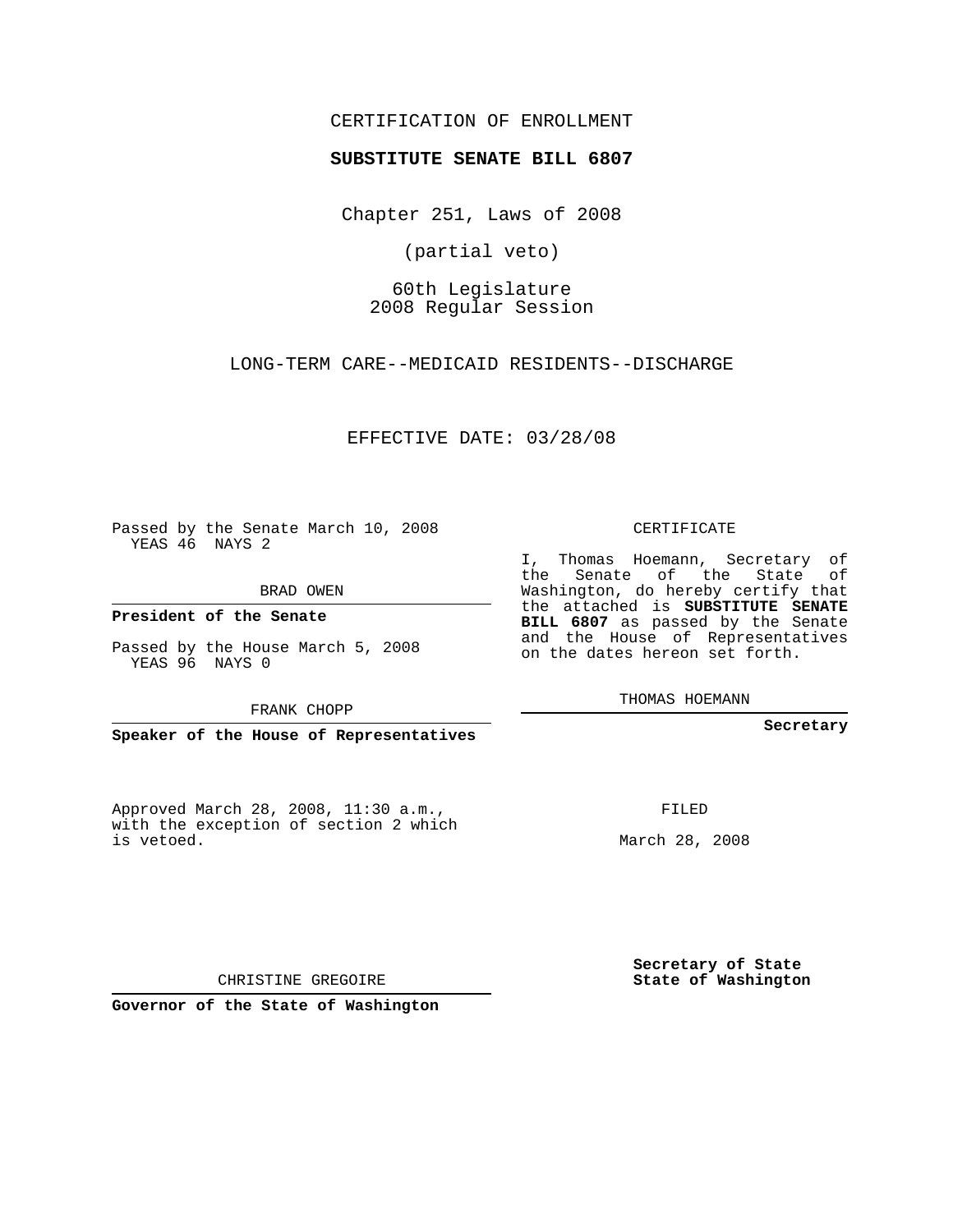## **SUBSTITUTE SENATE BILL 6807** \_\_\_\_\_\_\_\_\_\_\_\_\_\_\_\_\_\_\_\_\_\_\_\_\_\_\_\_\_\_\_\_\_\_\_\_\_\_\_\_\_\_\_\_\_

\_\_\_\_\_\_\_\_\_\_\_\_\_\_\_\_\_\_\_\_\_\_\_\_\_\_\_\_\_\_\_\_\_\_\_\_\_\_\_\_\_\_\_\_\_

AS AMENDED BY THE HOUSE

Passed Legislature - 2008 Regular Session

**State of Washington 60th Legislature 2008 Regular Session**

**By** Senate Health & Long-Term Care (originally sponsored by Senators Kastama, Keiser, Fairley, and Kohl-Welles)

READ FIRST TIME 02/12/08.

 AN ACT Relating to discharge of long-term care residents; amending RCW 70.129.110; adding a new section to chapter 18.20 RCW; and declaring an emergency.

BE IT ENACTED BY THE LEGISLATURE OF THE STATE OF WASHINGTON:

 NEW SECTION. **Sec. 1.** A new section is added to chapter 18.20 RCW to read as follows:

 (1) If a boarding home voluntarily withdraws from participation in a state medicaid program for residential care and services under chapter 74.39A RCW, but continues to provide services of the type provided by boarding homes, the facility's voluntary withdrawal from participation is not an acceptable basis for the transfer or discharge of residents of the facility (a) who were receiving medicaid on the day before the effective date of the withdrawal; or (b) who have been paying the facility privately for at least two years and who become eligible for medicaid within one hundred eighty days of the date of withdrawal.

 (2) A boarding home that has withdrawn from the state medicaid program for residential care and services under chapter 74.39A RCW must provide the following oral and written notices to prospective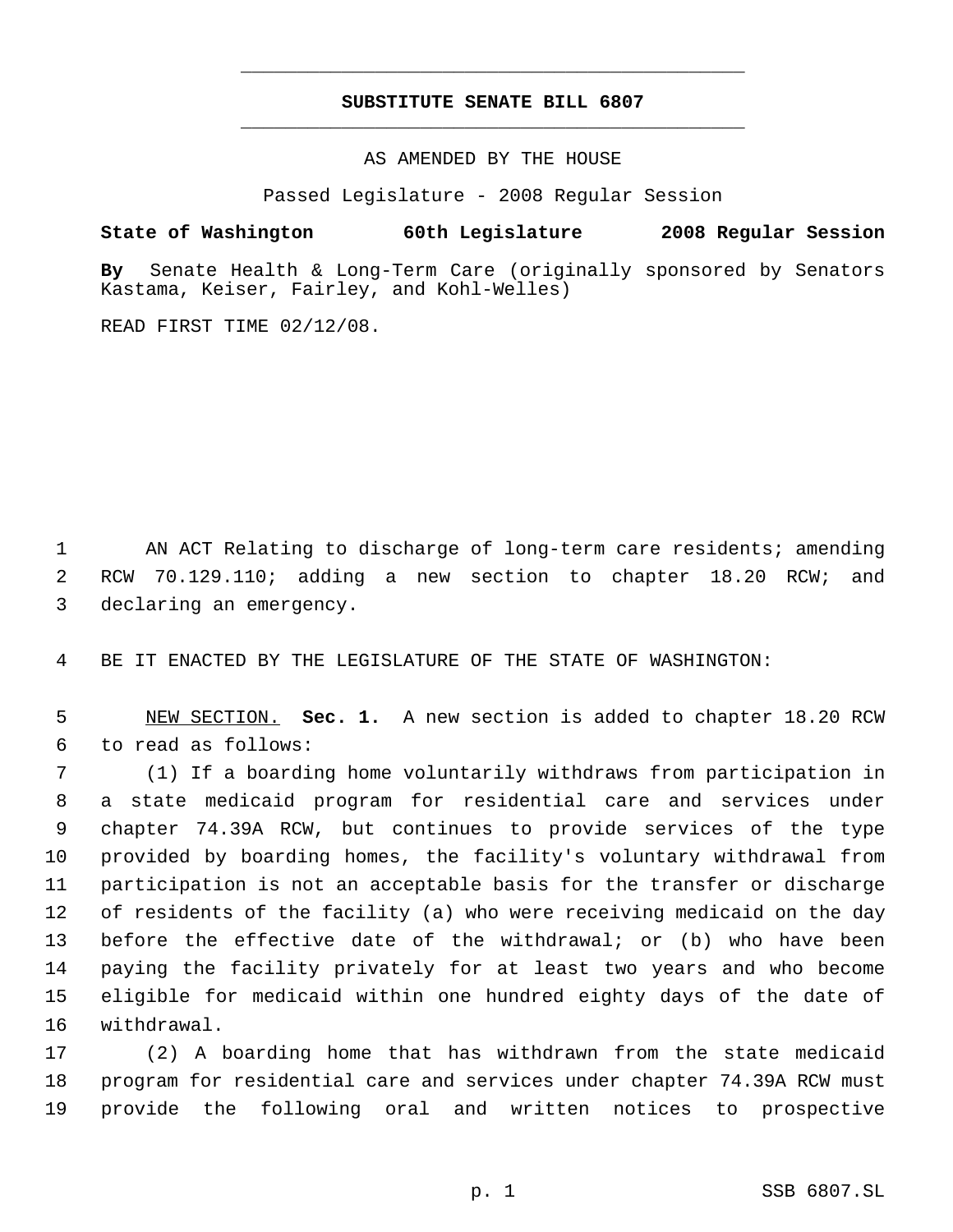residents. The written notice must be prominent and must be written on a page that is separate from the other admission documents. The notice shall provide that:

 (a) The facility will not participate in the medicaid program with respect to that resident; and

 (b) The facility may transfer or discharge the resident from the facility for nonpayment, even if the resident becomes eligible for medicaid.

 (3) Notwithstanding any other provision of this section, the medicaid contract under chapter 74.39A RCW that exists on the day the facility withdraws from medicaid participation is deemed to continue in effect as to the persons described in subsection (1) of this section for the purposes of:

 (a) Department payments for the residential care and services provided to such persons;

 (b) Maintaining compliance with all requirements of the medicaid 17 contract between the department and the facility; and

 (c) Ongoing inspection, contracting, and enforcement authority under the medicaid contract, regulations, and law.

 (4) Except as provided in subsection (1) of this section, this section shall not apply to a person who begins residence in a facility on or after the effective date of the facility's withdrawal from participation in the medicaid program for residential care and services.

 (5) A boarding home that is providing residential care and services under chapter 74.39A RCW shall give the department and its residents sixty days' advance notice of the facility's intent to withdraw from participation in the medicaid program.

 (6) Prior to admission to the facility, a boarding home participating in the state medicaid program for residential care and services under chapter 74.39A RCW must provide the following oral and written notices to prospective residents. The written notice must be prominent and must be written on a page that is separate from the other admission documents, and must provide that:

 (a) In the future, the facility may choose to withdraw from participating in the medicaid program;

 (b) If the facility withdraws from the medicaid program, it will continue to provide services to residents (i) who were receiving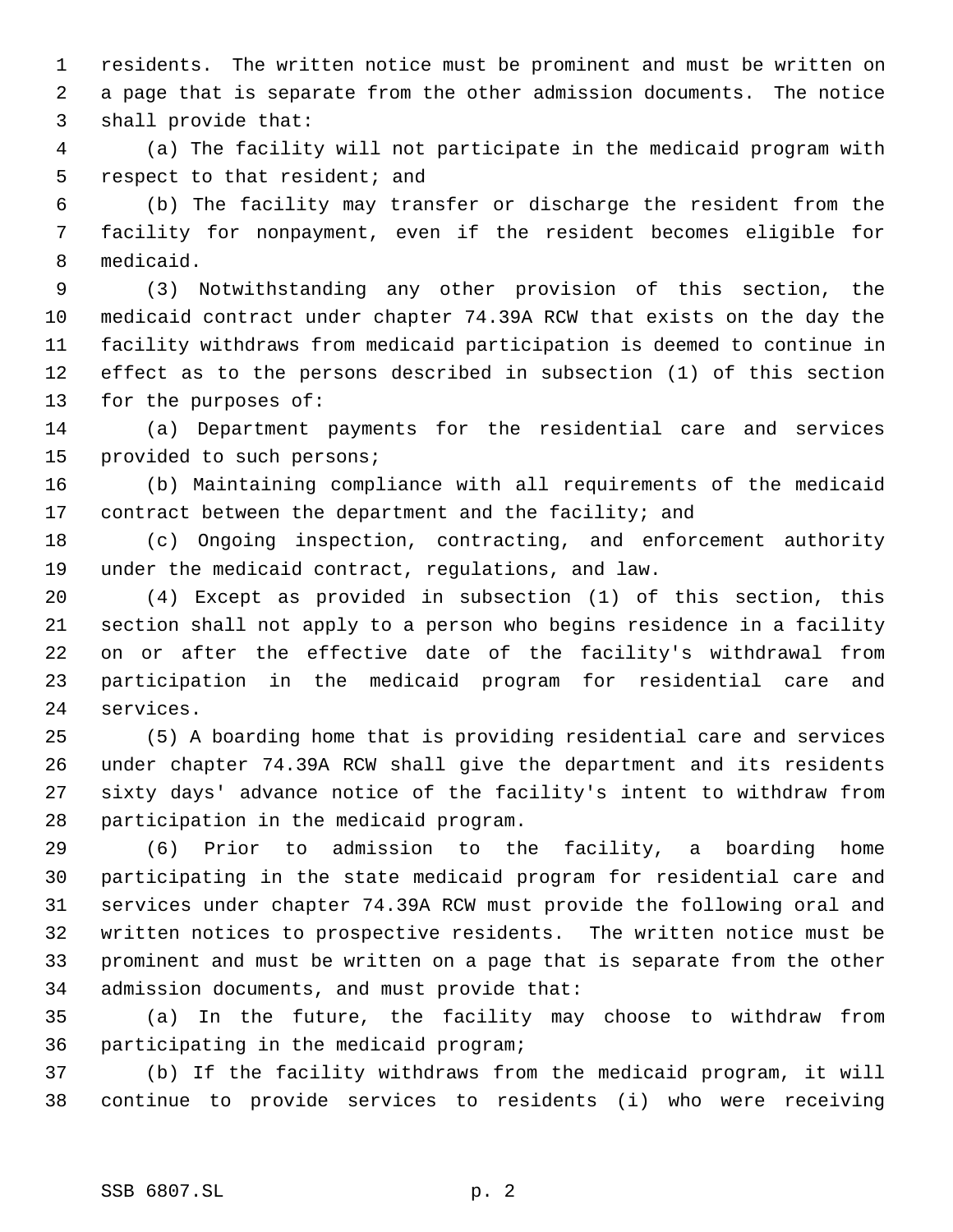medicaid on the day before the effective date of the withdrawal; or (ii) who have been paying the facility privately for at least two years and who will become eligible for medicaid within one hundred eighty days of the date of withdrawal;

 (c) After a facility withdraws from the medicaid program, it may transfer or discharge residents who do not meet the criteria described in this section for nonpayment, even if the resident becomes eligible for medicaid.

 *\*Sec. 2. RCW 70.129.110 and 1997 c 392 s 205 are each amended to read as follows:*

 *(1) The facility must permit each resident to remain in the facility, and not transfer or discharge the resident from the facility unless:*

 *(a) The transfer or discharge is necessary for the resident's welfare and the resident's needs cannot be met in the facility;*

*(b) The safety of individuals in the facility is endangered;*

 *(c) The health of individuals in the facility would otherwise be endangered;*

 *(d) The resident has failed to make the required payment for his or her stay; or*

*(e) The facility ceases to operate.*

 *(2) All long-term care facilities shall fully disclose to potential residents or their legal representative the service capabilities of the facility prior to admission to the facility. If the care needs of the applicant who is medicaid eligible are in excess of the facility's service capabilities, the department shall identify other care settings or residential care options consistent with federal law.*

 *(3) All long-term care facilities shall fully disclose in writing to residents and potential residents, or their legal representative, the facility policy on accepting medicaid as a payment source. The policy shall clearly and plainly state the circumstances under which the facility will care for persons who are eligible for medicaid upon admission or who may later become eligible for medicaid. Disclosure must be provided prior to admission, and the facility must retain a copy of the disclosure signed by the resident or their legal representative. The facility policy on medicaid as a payment source as*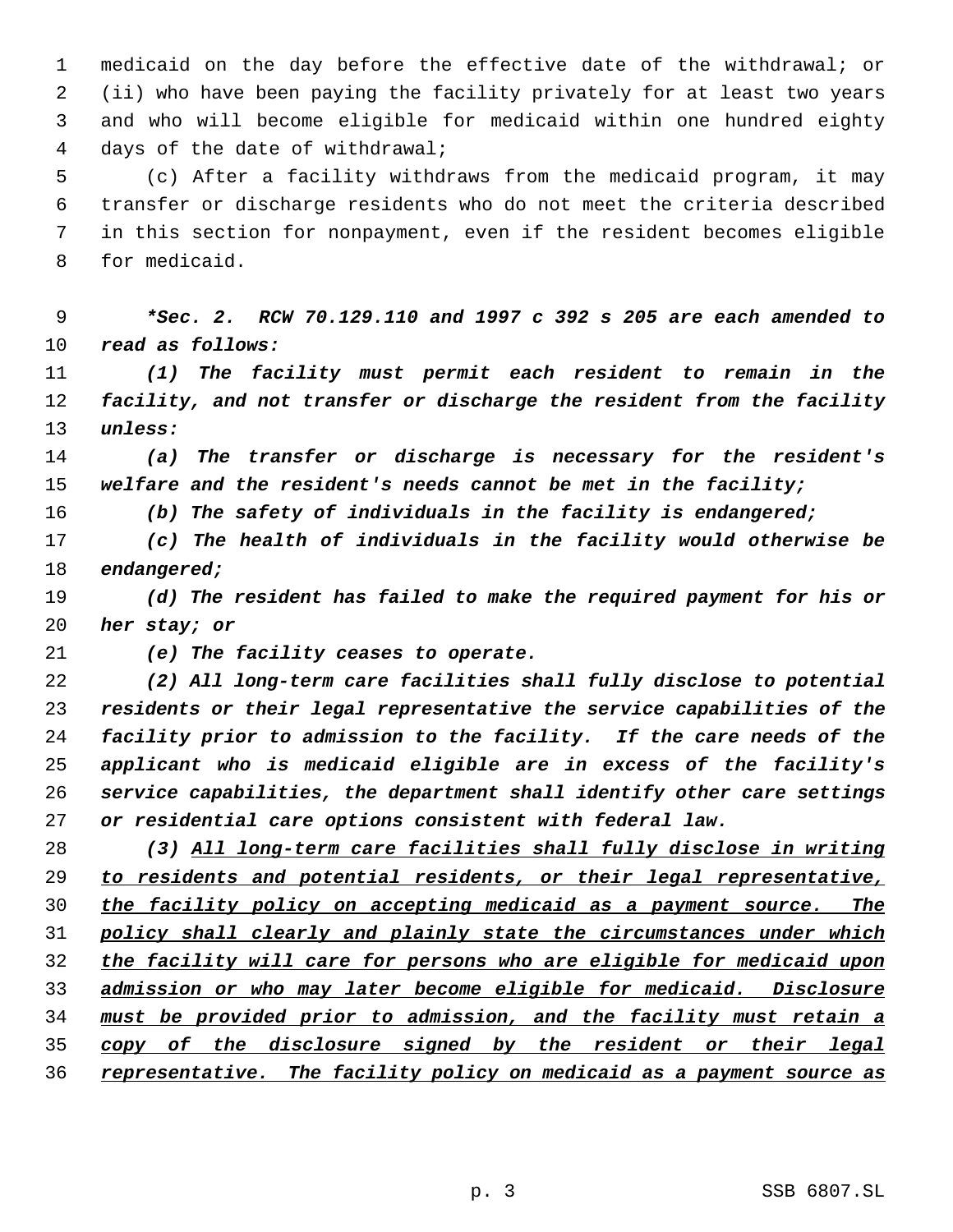*of the date of the resident's admission to the facility shall be considered a legally binding contract between the resident and the facility.*

 *(4) Before a long-term care facility transfers or discharges a resident, the facility must:*

 *(a) First attempt through reasonable accommodations to avoid the transfer or discharge, unless agreed to by the resident;*

 *(b) Notify the resident and representative and make a reasonable effort to notify, if known, an interested family member of the transfer or discharge and the reasons for the move in writing and in a language and manner they understand;*

*(c) Record the reasons in the resident's record; and*

 *(d) Include in the notice the items described in subsection (((5))) (6) of this section.*

 *(((4))) (5)(a) Except when specified in this subsection, the notice of transfer or discharge required under subsection (((3))) (4) of this section must be made by the facility at least thirty days before the resident is transferred or discharged.*

 *(b) Notice may be made as soon as practicable before transfer or discharge when:*

*(i) The safety of individuals in the facility would be endangered;*

*(ii) The health of individuals in the facility would be endangered;*

 *(iii) An immediate transfer or discharge is required by the resident's urgent medical needs; or*

*(iv) A resident has not resided in the facility for thirty days.*

 *(((5))) (6) The written notice specified in subsection (((3))) (4) of this section must include the following:*

*(a) The reason for transfer or discharge;*

*(b) The effective date of transfer or discharge;*

 *(c) The location to which the resident is transferred or discharged;*

 *(d) The name, address, and telephone number of the state long-term care ombudsman;*

 *(e) For residents with developmental disabilities, the mailing address and telephone number of the agency responsible for the protection and advocacy of developmentally disabled individuals established under part C of the developmental disabilities assistance and bill of rights act; and*